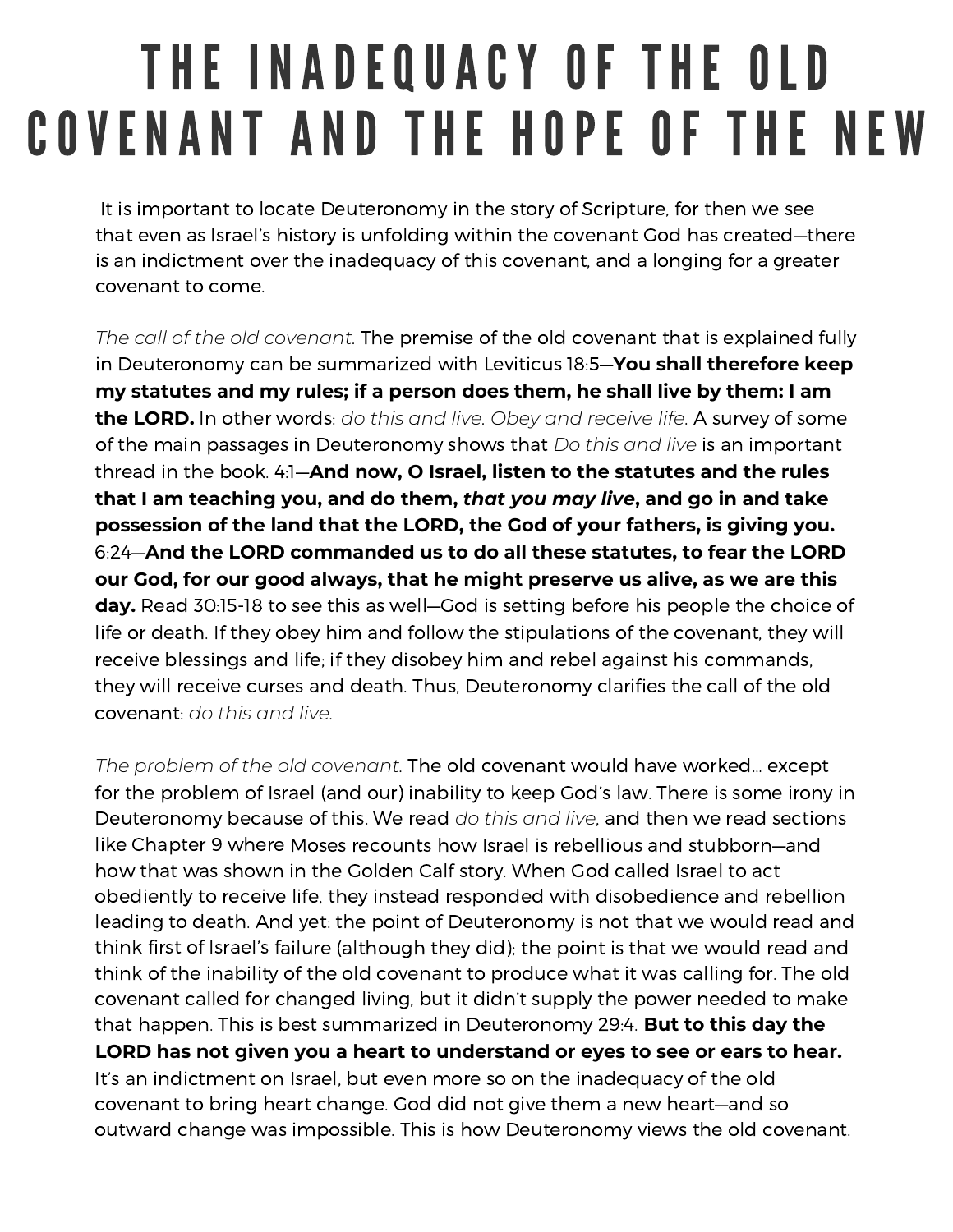Summarizing Gary Millar, Jason DeRouchie writes, "The strange paradox of Deuteronomy is that Moses rightly calls for obedient choices in response to God's grace yet stands convinced that Israel will fail to deliver the faithful response for which God calls." That's the problem and tension of Deuteronomy—is there any hope to be found?

*The promise of the new covenant.* Comparing Deuteronomy 10:16 with 30:6 summarizes the inability of the old covenant to change hearts—but the forwardlooking hope of what God will one day do in the new covenant.

Deut. 10:16—Circumcise therefore the foreskin of your heart, and be no longer stubborn.

Deut. 30:6—And the LORD your God will circumcise your heart and the heart of your offspring, so that you will love the LORD your God with all your heart and with all your soul, that you may live.

Whereas Deuteronomy 10:16 portrays the individual as the subject called upon to perform personal heart circumcision (a reality we know impossible in the old covenant) Deuteronomy 30:6 looks forward to when the LORD as the subject will in the future perform heart circumcision on his people. 30:6 also defines the end goal that will be accomplished through this heart circumcision—the purpose being that the one circumcised of heart will love the LORD with all of them, the goal of Deuteronomy being now achieved (see Deut. 6:4-6). The circumcision language is important for several reasons: 1) it tells us that surgery, or change is needed 2) unlike circumcision in the OT, what is needed is an inward, heart-level surgery 3) that only God can perform. The inability of the old covenant leads us to the solution of Deuteronomy 30:6—only by God working, on hearts, to change us at the core of who we are provides any hope for true change and covenantal living with him. Deuteronomy is beautiful, for in the midst of the clearest indictment in Scripture against the old covenant's inability to save us, we get the hope of <sup>a</sup> new heart that God will give to his people in the future.'

*The realization of this new heart.* Thankfully, even in the midst of such discouraging realities of the rebellion of the people, Deuteronomy ends on this word of hope. That God is working <sup>a</sup> master-plan of changing hearts in <sup>a</sup> new covenant. This idea and promise becomes further developed across the Old Testament. The two main passages to know are Jeremiah 31 and Ezekiel 36-37. Jeremiah 31 speaks of *heart inscription*—that God will take the law that was external and write it on the hearts of his new covenant people, such that we can internalize it and know it (31:31-34). Ezekiel 36 speaks of *heart replacement*—where God would replace our heart of stone (think Deut. 29:4) with <sup>a</sup> heart of flesh, life such that we would (now having the Spirit) be able to follow him and love him.